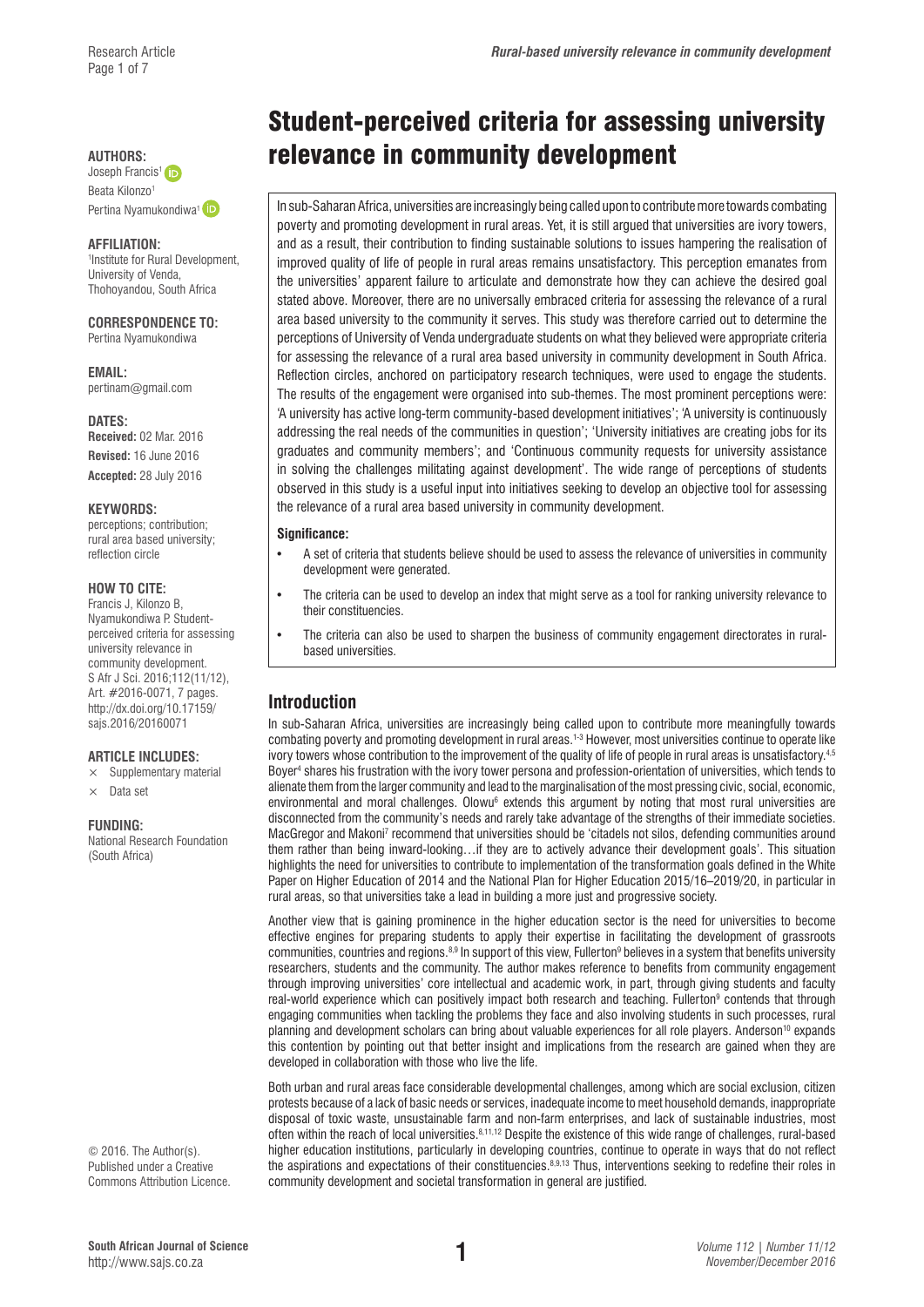Some scholars share the belief that quite often universities descend on communities to carry out needs assessments14,15 and then abandon them soon after writing research reports and or assignments that merely personally advance the investigators<sup>8,14,16</sup>. Bodorkós and Pataki<sup>16</sup> claim that lack of credibility of science today stems from the way it is currently institutionalised. Rarely do university researchers share the results of their work with the communities in which the research is conducted. Nor are the research outcomes implemented. It seems this lack of credibility is rooted in the universities' failure to articulate how they can effectively contribute to societal transformation and development.

One way of making universities relevant is to strengthen their interaction with local communities, civic organisations, businesses and industry partners for local development.17,18 According to the then South African Department of Education (DoE)<sup>17(p.4-5)</sup>, this would be achieved by 'contributing to the development of communities through application and extension of its knowledge and expertise'. Students who participate in such actions are exposed to practical and relevant training which equip them with the skills needed to improve local and national development.1,9,19 Initiatives or programmes of that nature must reflect the voices of the students involved and community members concerned, in line with the adage, 'Nothing about us without us'20. Thus, taking this situation into consideration, an exploratory case study was carried out to 'harvest' the perceptions of students at the University of Venda (Univen) in South Africa on what they regarded as suitable criteria that could be used to assess the relevance of a rural area based university in community development. Before describing the study area, the context of a rural area based university in South Africa is clarified in order to build a better understanding of what necessitated the current study. Also, community development and engagement are briefly explained.

## **Conceptualising rural-based universities in a South African context**

Since the first university (University of Bologna in Italy) was established in 1088, promotion of teaching, research and knowledge transfer have remained as the major roles of these institutions.<sup>21-23</sup> However, universities have continued to evolve in response to new challenges facing nations and availability of improved technologies. According to Etzkowitz et al.24, in order to address the new challenges, universities are expected to improve regional and national economic performance. At the same time, they should also address their own financial challenges. In Africa, universities were promoted and established to assist decolonised nations to 'build the capacities of emerging governments to develop, manage resources, alleviate poverty of their people and close the gap between them and the developed world' $1(p.4-5)$ . In South Africa, the potential of rural-based universities to play a significant role in facilitating sustainable development, especially in the communities within their vicinity, is not in doubt. This argument takes cognisance of: the universities' strategic locations within the rural communities which they are supposed to serve<sup>25</sup>; availability of relevant physical infrastructure for training and empowering of communities; and potential to promote teaching and learning and build strong partnerships<sup>21</sup>. However, poverty and underdevelopment remain rife in rural areas and residents often struggle to feed themselves.26-28 These conditions present opportunities for action research and learning platforms for students as well as academics. Apparently, the Integrated Sustainable Rural Development Strategy of 2000 was designed in a way that enabled rural-based universities to direct their work towards building the capacity of individuals and local communities to champion their own development. It was assumed that they were strategically located to play a catalytic development role and would be easily linked to designated local industrial development nodal points. Community engagement activities were expected to emerge in the form of synergistic partnerships with local businesses, civic bodies, industry, and local and provincial governments, leading to meaningful socio-economic growth and development.

A conducive climate for mounting effective community engagement initiatives in the country does exist. Successive post-1994 governments formulated various strategies and polices meant to redefine, restructure and transform the higher education system and society in general.28-30 Among these were the Constitution of the Republic of South Africa in which Chapter 2 is dedicated to the Bill of Rights, *Higher Education Act No. 101 of 1997* and White Paper No. 3 on the Transformation of Higher Education notice 1196 of 1997. The White Paper identified the need for societal transformation and ways to address the development challenges facing the broader society.<sup>30,31</sup> Moreover, the Reconstruction and Development Programme of 1994 had earlier outlined this challenge. The new mandate that the DoE<sup>17</sup>, Bunting<sup>28</sup> and Badat<sup>29</sup> espoused provided an opportunity for rural-based universities to play a more meaningful role in promoting sustainable rural development.<sup>28,30</sup> However, as Nkomo and Sehoole<sup>21</sup> reveal, there is a dearth of research focusing on the contribution of rural-based universities to sustainable development. Clearly, this situation presents an opportunity for the universities to co-originate with the affected constituencies, practical solutions to existing challenges. This is likely to be a central pillar of relevance of a rural-based university to rural communities in South Africa.

### **Community development in perspective**

Community development is a process in which residents of an area come together to take collective action and generate solutions to common problems.<sup>32</sup> According to Zadeh and Ahmad<sup>33</sup>, it often takes place when community members genuinely participate in the development process. Rural communities have particular strengths and assets that can be harnessed in order to improve their quality of life. They might benefit from educational institutions such as universities through financial and administrative support.<sup>9</sup> Higher education institutions should strive to fill this gap so that they facilitate community-led planning and implementation of local development initiatives. It is imperative to note that participation of local people in their own social change is a fundamental tenet of community development. Therefore, any outside intervention must fall within the structures and norms of the community in question.

### **Community engagement clarified**

Many definitions of community engagement exist. Community engagement is grounded in the principles of organising people in a particular locality and adheres to fairness, justice, empowerment, participation and self-determination.34-37 A common denominator of the myriad of definitions is the role that university students and staff must play. For purposes of this paper, we have adopted the Maddison and Laing<sup>38</sup> view of community engagement – which is that it 'takes a particular form, and is context-dependent – arising for institutions from their individual histories and locations, and from their view about their strategic position'. There is also a need to highlight that although the engaged activities are in the local environment in relation to the campus, globalisation has virtually extended the sphere of influence of universities. Globalisation thus justifies the need to ensure that community engagement embraces stakeholders well beyond the campus.

In South Africa, community engagement is defined from the perspective of the legislations and policies on the higher education system, which recognise it together with teaching and learning, and research as the key pillars of university business. South Africa's White Paper on Higher Education of 1997 calls upon universities to 'demonstrate social responsibility...and their commitment to the common good by making available expertise and infrastructure for community service programmes'. One of its key objectives is to 'promote and develop social responsibility and awareness amongst students of the role of higher education in social and economic development through community engagement'.

### **Description of the study area**

Univen was established in 1982 and is a historically disadvantaged higher education institution located in Thohoyandou. Thohoyandou is the administrative centre of the predominantly rural Thulamela Municipality within the Vhembe District Municipality of the Limpopo Province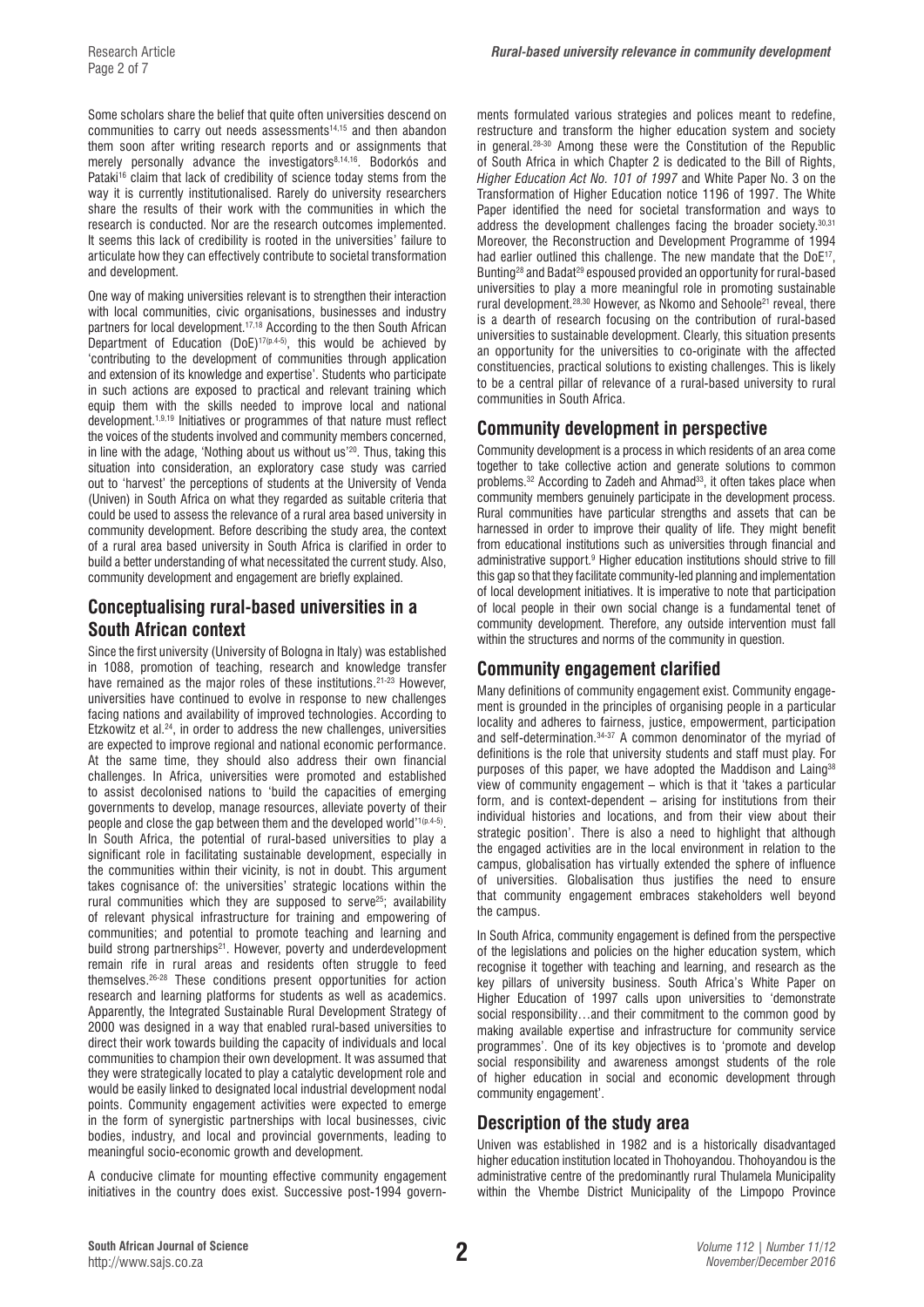of South Africa. Other municipalities that make up this District are Makhado, Musina and Mutale. Several villages surround Thohoyandou and the university. A considerably high poverty rate, which Statistics South Africa39 estimates to be 40%, and backlogs in service delivery (the worst being electricity, potable water and sanitation) characterise the area. The poverty evident in the Vhembe District and other areas in the rural areas of South Africa is rooted firmly in the discriminatory policies of the apartheid system implemented prior to 1994, when the country attained democracy. During the apartheid era, the entire Vhembe District was part of the Venda Homeland or Bantustan.

Univen lies about 180 km to the northeast of Polokwane, the capital city of Limpopo Province. In addition, Univen is located approximately 160 km southeast of the Beitbridge border with Zimbabwe and 60 km to the west of the Punda Maria gate that connects Thulamela Municipality to the Kruger National Park. The university lies at a latitude of -22.9° and longitude of 30.4°.

The university's core business of research, teaching and learning, and community engagement is run across eight schools: Agriculture, Education, Environmental Sciences, Health Sciences, Human and Social Sciences, Law, Management Sciences, and Mathematical and Natural Sciences. All the schools are further disaggregated into 66 departments, centres and institutes. Currently, about 14 000 students are registered for various undergraduate and postgraduate qualifications within the university. The university's vision, which was adopted in 2007, is 'To be at the centre of tertiary education for rural and regional development in southern Africa'. However, as Francis et al.<sup>14</sup> contend, most schools within Univen continue to grapple with how best to make themselves relevant to the mainly rural grassroots constituency that the university is expected to serve.

### **Research methodology**

#### *Research design, population and sampling*

This study was carried out using an exploratory case study research design. A purposive sample of 42 students was selected; the students were aged 19–24 years and were registered for undergraduate degrees in various academic disciplines in the eight schools at Univen. The students were drawn from the 70 who actively participated in a rural community-based programme called 'Amplifying Community Voices in Makhado Municipality'*.* 14 An open invitation was sent to the 70 students to participate in this study if they were interested and willing. In the invitation, the purpose, benefits of their participation and what the results of the study would be used for were explained. A total of 20 male and 22 female students voluntarily participated in the research. More information on the study was provided on the day of data collection. The students were accorded the opportunity to ask any questions on any contentious issues they wanted clarified. Each participant signed a consent letter to confirm their willingness to participate in the study. They were informed that they were free to withdraw from the study at any point. Ethical clearance was secured from the University of Venda's Research Ethics Committee (certificate number SHS/11/PH/002). The study was conducted as part of the community–university partnership programme (grant 71 231), which was one of the four national initiatives the Department of Science and Technology piloted to enable historically black universities to contribute more to socio-economic development.

Reflection circles (Figure 1) were constituted for data collection purposes. Table 1 shows the breakdown of the number of students in each reflection circle. When constituting the reflection circles, the sex of the students was used as a stratification variable. It was assumed that the views of male and female students might differ. Six reflection circles were constituted: men (2 groups), women (2 groups) and mixed men and women (2 groups). Each reflection circle deliberated on the same question, namely: 'What criteria would you use to assess the relevance of a rural-based South African university in community development?'



- **Figure 1:** Schematic presentation of the reflection circles constituted in the exploratory study on the relevance of a South African rural area based university in community development.
- **Table 1:** Composition of reflection circles of students formed to deliberate on the criteria to use when assessing the relevance of a South African rural-based university in community development

| <b>Respondent group</b> | <b>Number of students</b> |              |              |  |
|-------------------------|---------------------------|--------------|--------------|--|
|                         | Men                       | Women        | <b>Total</b> |  |
|                         | 7                         | $\mathbf{0}$ | 7            |  |
| $\overline{2}$          | 6                         | $\Omega$     | 6            |  |
| 3                       | $\Omega$                  | 8            | 8            |  |
| 4                       | 0                         | 7            | 7            |  |
| 5                       | 3                         | 3            | 6            |  |
| 6                       | 4                         | 4            | 8            |  |
| <b>Total</b>            | 20                        | 22           | 42           |  |

Constituting two reflection circles per category was desirable because of the need for replication<sup>40-42</sup> and triangulation of perspectives<sup>43</sup>. This was also crucial in order to minimise the usually unavoidable bias that researchers often display.42,44,45 Olsen43(p.3) defines triangulation as 'the mixing of data or methods so that diverse viewpoints or standpoints cast light upon a topic'. In this study, the meaning of triangulation was extended through replicating the number of cohorts of respondents.

Members of each reflection circle selected an individual from within the circle to facilitate their deliberations, focusing on the research question stated above. Also, each group selected a rapporteur or scribe. During the discussions, flipcharts and markers were used to record the results whenever consensus on a particular view was reached. Almost all the students who participated in this study were well-trained facilitators who had extensive experience of leading such deliberations, even at a village level at which literacy rates are generally low.44 The main role of the facilitators was to ensure that the students who displayed domineering tendencies and also those who rarely expressed their views were appropriately managed in order to ensure that the collective voice of all members of the reflection circle was captured. An experienced principal researcher (J.F.) supervised the data collection. From time to time, the researcher clarified any issues that arose as data collection unfolded. It was important to supervise the data collection to ensure that the study was conducted as planned.

After about 1¼ hours of intense intra-reflection circle debates, the respective cohorts formed one reflection circle each for the purpose of consolidating their findings. For example, the two reflection circles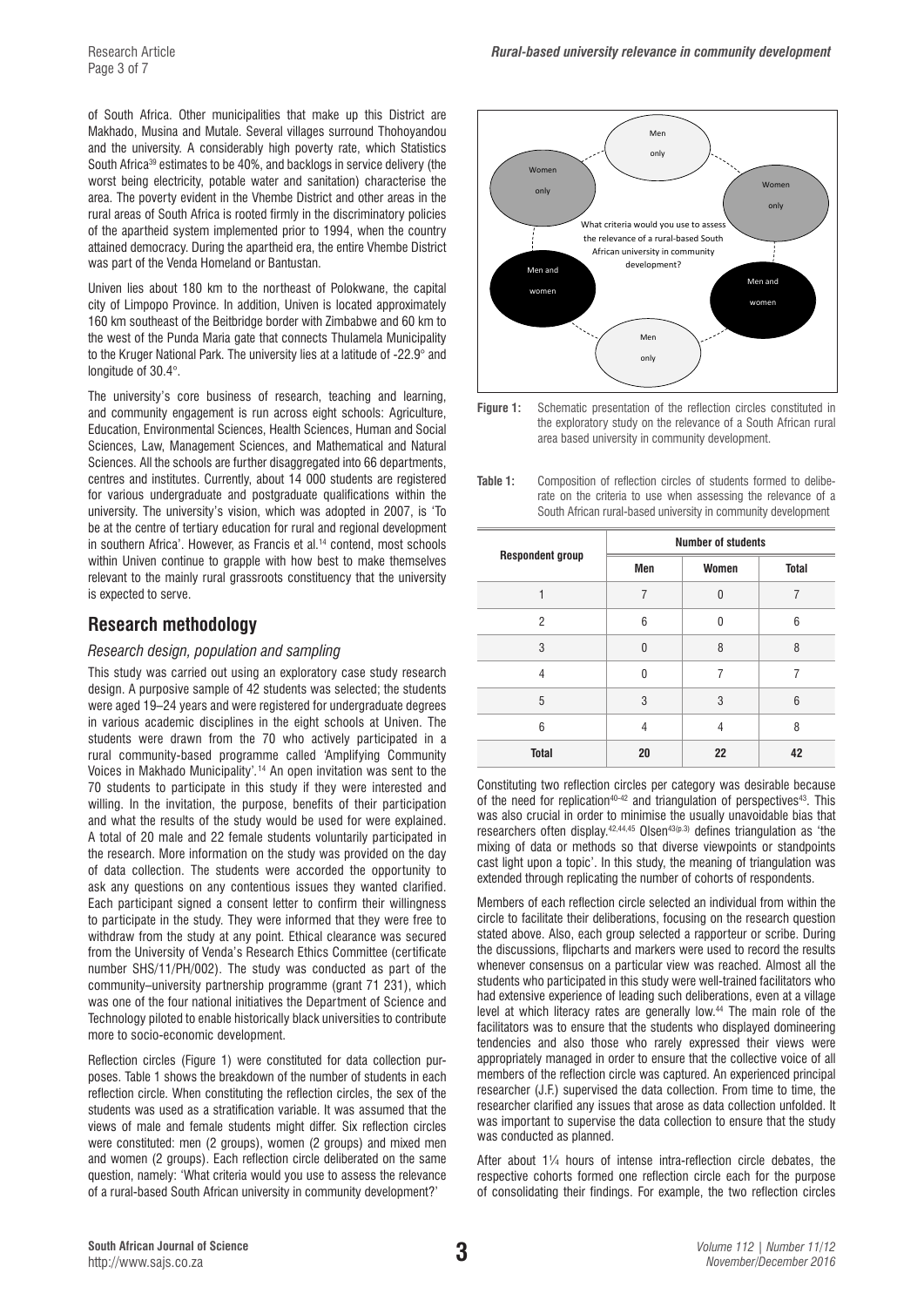comprising only female students converged and shared their findings, resulting in the production of a consolidated set of results. The consolidated results were subsequently presented in plenary. The only male students and mixed students reflection circles followed suit. The principal researcher facilitated the discussions in the plenary session. As each group presented its findings, one of the participants wrote the various perceptions on a flipchart. In this way, the results of the reflection circles were consolidated and subsequently adopted as the composite set of the perceived criteria that should be used to assess the relevance of a rural area based university in community development. Post-plenary presentations, further discussion of the results ensued, leading to the adoption of the day's research output. The principal researcher thanked all the students for participating in the study, which took about 3 hours to complete.

#### *Data analysis*

The thematic content analysis technique of Cresswell<sup>45</sup> was used to consolidate the results of the study into sub-themes of criteria. This involved placing similar student perceptions into aggregate sub-themes. The number of reflection circles that identified each criterion was used as a measure of its popularity or importance. Therefore, this measure was adopted as the priority rank.

#### *Description of results*

The perceived criteria that the students identified for assessing the relevance of a university were classifiable into five sub-themes: (1) existence of active community-based programmes; (2) responsiveness to societal challenges; (3) strengthening social cohesion or capital; (4) community awareness of the university's roles; and (5) quality of programmes and graduates of the university. In Table 2, a more detailed picture of the various student perceptions per sub-theme is presented.

Across the sub-thematic areas, the most common criteria were:

- There are active long-term university-run programmes or projects in communities.
- University programmes addressing the needs of the community.
- Involvement of community members in decision-making regarding implemented projects.
- Improved social cohesion in the community mainly because of university development initiatives.
- Communities are aware of their developmental needs and the nature of the relevant support required from the university.

While arguing why his view on the latter criterion should be accepted, one male student remarked that:

> *….apart from having students renting rooms in most of the villages around this university, the communities do not feel the presence of Univen. So, can we surely say this university is relevant? I do not think so.*

#### Another student said,

*It is unfair and unethical for any university to enjoy taxpayers' money without ploughing back. Anyway, even though there are so few of us trying to make a difference in the communities we are working in, one should see this as a positive sign of the direction this institution is taking. Maybe soon, we might find people having greater confidence in our university.*

**Table 2:** Criteria for use in assessing the relevance of a South African rural-based university in community development

| Criteria                                                                                                           |           | <b>Focus group of students</b> |                               |                |
|--------------------------------------------------------------------------------------------------------------------|-----------|--------------------------------|-------------------------------|----------------|
|                                                                                                                    |           | <b>Men</b><br>only             | <b>Mixed men and</b><br>women | <b>Total</b>   |
| <b>Existence of active community-based programmes</b>                                                              |           |                                |                               |                |
| There are active long-term university-run programmes or projects in communities                                    | $\bullet$ |                                |                               | 4              |
| Programmes or projects run by the university creating jobs for its graduates or other members of the community     |           | $\bullet$                      |                               | 3              |
| <b>Responsiveness to societal challenges</b>                                                                       |           |                                |                               |                |
| University programmes addressing the needs of the community                                                        |           | ٠                              | ٠                             | $\overline{4}$ |
| Regular requests for university assistance from the community                                                      |           | ٠                              | ٠                             | $\overline{2}$ |
| Provision of bursaries or scholarships, specifically targeting students from surrounding communities               |           | $\bullet\bullet$               |                               | 2              |
| <b>Strengthening social capital or cohesion</b>                                                                    |           |                                |                               |                |
| Involvement of community members in decision-making relating to implemented projects or programmes                 |           |                                |                               | 4              |
| Improved social cohesion in the community mainly because of the university's development initiatives               |           | $\bullet$                      | ٠                             | $\overline{4}$ |
| Acceptance by society because the university understands and respects the culture of the community                 |           |                                | ٠                             | 1              |
| Community awareness of the university's roles                                                                      |           |                                |                               |                |
| Communities are aware of their developmental needs and the nature of relevant support required from the university | ٠         |                                | $^{\circ}$                    | 4              |
| Community members giving positive testimonies regarding the university work                                        | ٠         |                                | $\bullet$                     | 3              |
| <b>Quality of programmes and graduates</b>                                                                         |           |                                |                               |                |
| Increased interest by local school-leavers in being admitted into university programmes                            |           | ٠                              | ٠                             | 2              |
| Employers increasingly interested in and recruiting graduates of the university                                    | ٠         |                                |                               | $\overline{2}$ |

*•, affirmative for identification of that indicator*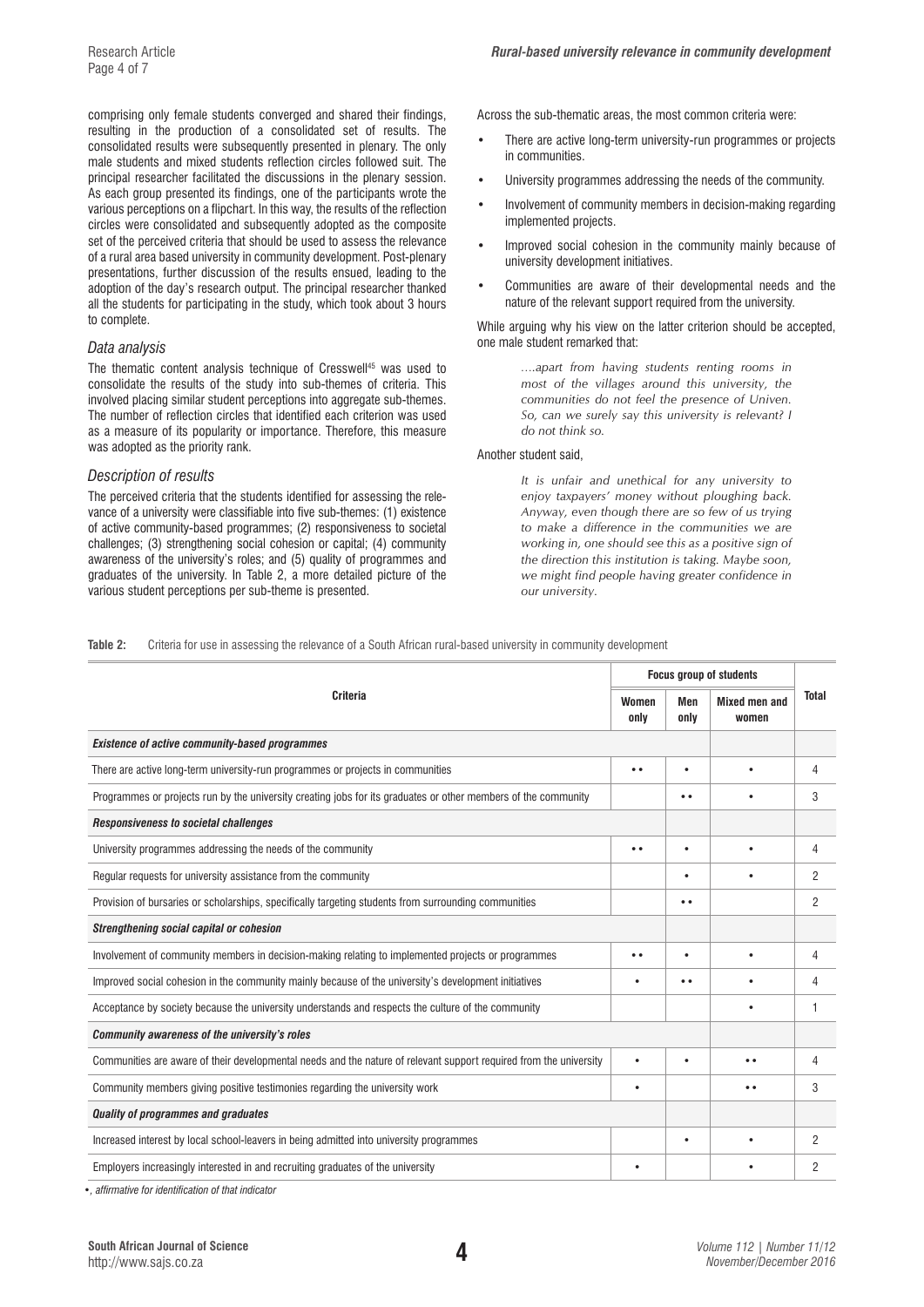### **Discussion**

Some interesting criteria to use when assessing the relevance of a rural area based university in community development were unearthed in this study. However, before explaining the results, it is important to restate that a university is expected to play a role in societal transformation and development through generating and disseminating knowledge to potential users.13,30,46-48 In addition to this understanding, utilisation of the knowledge is of paramount importance because it helps the users to expand their work beyond traditional boundaries.<sup>47</sup> Universities provide both general and specific skills required to enhance societal transformation and development.49 Moreover, they create an enabling environment for collective action via engaging in civic conversations with the concerned communities or beneficiaries.<sup>16</sup> This clarification is crucial because it helps to put into perspective the student-suggested criteria that should be used to assess the relevance of a university in rural community development.

The students who participated in this study pointed out that establishing long-term community-based programmes was an important criterion of relevance of a rural-based university. Presumably, the fact that the existence of active community-based programmes helps to build longterm relationships<sup>49-51</sup> informed this view, apart from improving the image of the university and related support. Students involved in such programmes tend to become more creative and energetic<sup>52</sup> – which are positive qualities that enhance the chances of recruiting and retaining these students. However, Butterfield and Soska $^5$ , Torres and Reyes13 and Bridger and Alter<sup>15</sup> caution against universities striving to serve their own interests and in the process use grassroots communities as subjects of their research. Smart partnerships with communities of place would ascertain enhanced relationships and justify implementation of longterm local programmes. Such programmes must benefit members of the community of place and the university and enhance the latter's relevance to its constituency.

Ideal and successful partnerships in community-based programmes should focus on mutual benefits<sup>53</sup>, co-learning<sup>54</sup> and a strong sharing of knowledge<sup>11,52</sup>. The students' line of thinking was consistent with these views. Furthermore, other considerations seemed to have influenced the students' views on the criteria of relevance of a rural-based university: increased interest by local school leavers in being admitted into the university's programmes; university programmes or projects creating jobs for its graduates or other community members; and communities being aware of their developmental needs and the nature of relevant support required from the university.

Manzuri and Rao<sup>53</sup> rely on the work of Alderman<sup>54</sup> to base their argument that:

> *The cornerstone of community-based development initiatives is the active involvement of members of a defined constituency in at least some aspects of project design and implementation. While participation can occur at many levels, a key objective is the incorporation of 'local knowledge' into the project's decision making processes.*

However, some aspects of this assertion are contestable. For example, 'participation of members of a defined community in at least some aspects of project design and implementation' does not nurture genuine and fruitful partnerships. Such limited involvement is unlikely to yield sustainable community development. It is also not clear how the decision on the 'at least some aspects of project design and implementation' is made. Ruhiiga's<sup>49</sup> view of promoting the involvement of community members in all the programme's processes and activities should be embraced. This paradigm promotes co-learning and sharing of various perspectives and also develops transformative leadership for sustainable development among students, grassroots communities and academia. Possibly, when such collegial relationships are developed, there is a strong likelihood of 'increased interest by local school leavers in being admitted into the university programmes'. This might explain why the students viewed 'employers increasingly interested in and recruiting

graduates from the university' as important. The student-distilled criteria provide valuable evidence of what to consider when assessing the quality of programmes and graduates of a rural-based university. When this happens it would not be surprising to find, as revealed in this study, 'community members giving positive testimonies' on the roles that an engaged university plays.

Badat $29(p.5)$  highlights the need for a university to be 'responsive to its political, economic and social contexts and community engagement'. In this study, the context of responsiveness that the students seemed to have in mind was the ability of a functionally relevant university to respond to a request from a community in need or to transform its operational focus and character in order to deal with an existing or emerging local, national, regional or international challenge. The three measures of responsiveness that the students identified seemed onesided because all of them suggested that the grassroots community was always the beneficiary. Taking into account their experience in community development practice as academics, Francis et al.15 point out that establishment of sustainable partnerships builds a clearer understanding of the roles and hence the relevance of a rural-based university. Moreover, Judd and Adams<sup>50</sup> contend that universitycommunity partnerships provide the opportunity for practical learning where students gain realistic experience. This prepares students to assume political roles in their communities.<sup>55</sup> Hunter and Mileski<sup>56</sup> add capacity-building and collective learning as the major benefits in the partnership, which enhance the relevance of a rural-based university to its surrounding rural communities and the broader society.<sup>28</sup>

Social capital or cohesion-related issues that the students identified highlighted the need for creating strong bonds between a community and the university in question. Netshandama<sup>55</sup> contends that the existence of a social contract between universities and the society is a clear indication of the commitment to work together. She argues that because the society requires scientifically generated knowledge, there exists a social contract between it and the institutions that produce it. Therefore, it is important for the two parties to work closely.

One of the most popular criteria cited in the current study regarding social capital – improved social cohesion in community principally due to university development initiatives – deserves special recognition, because there is considerable evidence of the existence of tensions and at times conflicts among traditional leaders, municipal ward committees, community development workers and civic structures in most communities in South Africa.15,57,58 In the year 2008, the South African government launched a national strategy that recognises social cohesion as one of the nine critical pillars upon which efforts made to combat poverty should rest. Furthermore, the country adopted *A National Strategy for Developing an Inclusive and a Cohesive South African Society*59 in 2012 whose overall goal is to create a caring and proud society, anchored on 13 indicators. All these national government efforts confirm that lack of social cohesion remains a challenge that pervades the country. For this reason, it is not surprising that the students who participated in this study highlighted various social cohesion-related criteria that they believed should be used to assess the relevance of a rural area based university in South Africa.

Based on our own personal experiences and observations, it can be concluded that academics involved in community-based work tend to shy away from tackling inherent tensions and conflicts in favour of focusing on the primary objectives of the research or community engagement they implement. The students' suggestion of including contribution to strengthening social cohesion should be applauded because communities that are not 'healthy', in particular as a result of infighting among its leaders, will always find it difficult to marshal sustainable energy to achieve self-driven development. Thus, inclusion of activities that seek to achieve and/or strengthen inter-leadership institutional bonds within grassroots communities is worth considering.

The arguments presented above resonate with those of Hobbs<sup>60</sup> and Manzuri and Rao<sup>53</sup>. These scholars cite the importance of Putnam's<sup>61(p.167)</sup> views, namely 'features of organisation such as trust, norms and networks that can improve the efficiency of society by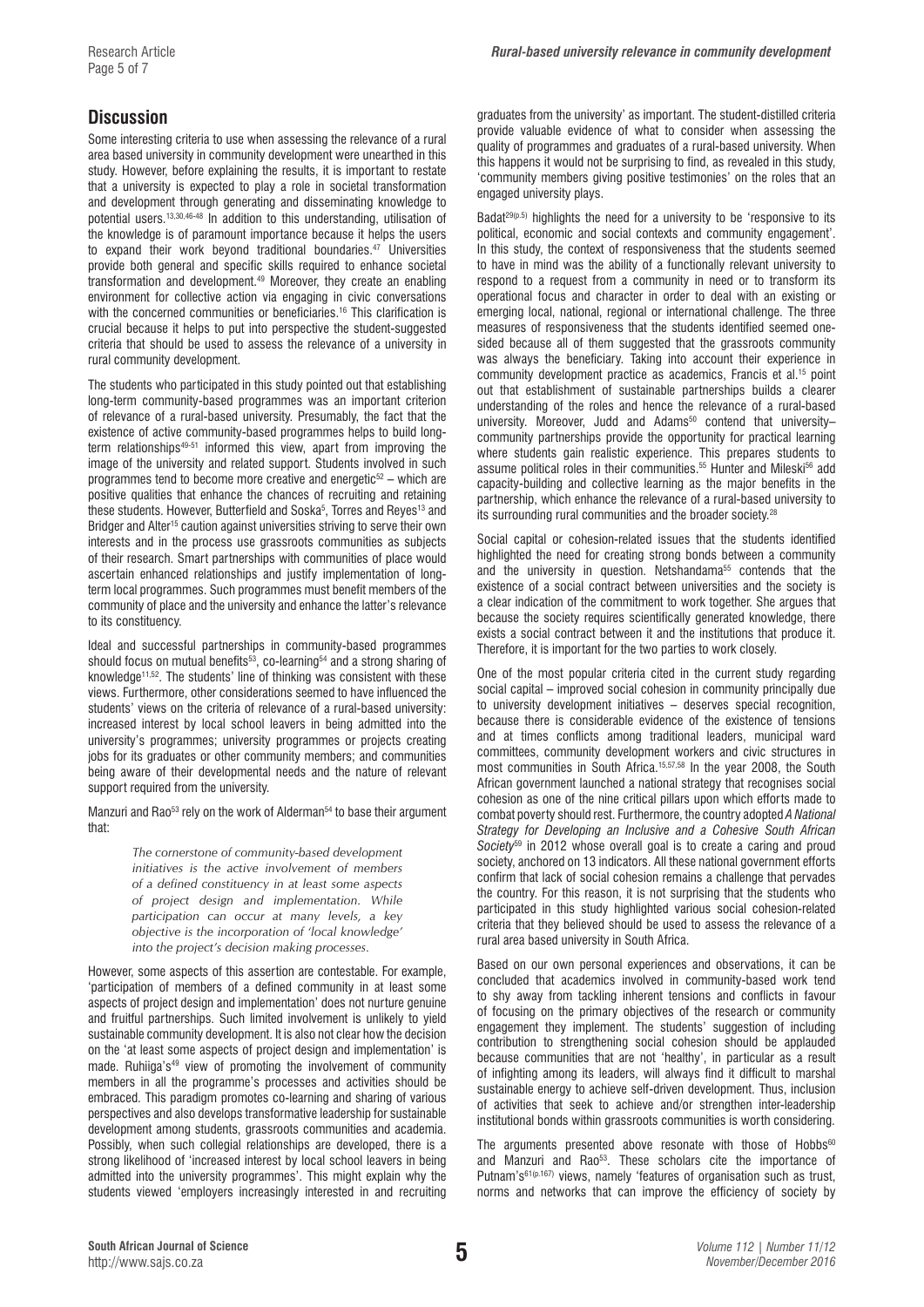facilitating coordinated actions'. In this regard, social capital or cohesion refers to the ability of individuals to build 'bonds' within their own group and 'bridges' that link them with others. All this is deeply tied to the belief that the quality and quantity of group activity are key sources of a community's strength and its ability to work for its own betterment.<sup>61,62</sup> Based on the results of this study, it is prudent for a rural area based university such as Univen to deploy resources for use in efforts that strengthen social cohesion or capital so as to enhance the chances of achieving sustainable community development.

#### **Conclusions**

Various criteria that might be used to assess the relevance of a rural area based university in South Africa were unearthed in this study. The criteria were categorised into the following sub-themes: existence of active community-based programmes; responsiveness of the university to societal challenges; social capital or cohesion; community awareness of the university's roles; and quality of programmes and graduates of the university. These results have laid the foundation for further research that should guide the development, in partnership with rural communities and other stakeholders, of a tool to use when assessing the relevance of a rural-based university in South Africa and even beyond.

### **Acknowledgements**

We are indebted to the students who participated in this study. Special gratitude is due to the Department of Science and Technology for funding this study through the National Research Foundation Community– University Partnership Programme (grant 71 231).

### **Authors' contributions**

J.F. conceived the study, led the data collection and analysis process as well as the preparation of the research article. B.K. participated in the data collection and co-authored the article. P.N. finalised the writing and submission of the article.

### **References**

- 1. Sawyerr A. Challenges facing African universities: Selected issues*.* Afr Studies Rev. 2004;47(1):1–59.<http://dx.doi.org/10.1017/S0002020600026986>
- 2. Naidoo R. Higher education as a global commodity: The perils and promises for developing countries. London: The Observatory on Borderless Higher Education; 2007.
- 3. Ijaduola KO. Driving policy of higher education in Nigeria towards relevance. Acad Leadersh J. 2011;9(1):1–7.
- 4. Boyer E. The scholarship of engagement. J Public Service Outreach.1996;1(1):11–20.
- 5. Butterfield AKJ, Soska TM. University–community partnerships: Universities in civic engagement. New York: The Haworth Social Work Practice Press; 2004.
- 6. Olowu D. University-community engagement in South Africa: Dilemmas in benchmarking. S Afr Rev Sociol. 2012;43(2):89–103. [http://dx.doi.org/10.1](http://dx.doi.org/10.1080/21528586.2012.694252) [080/21528586.2012.694252](http://dx.doi.org/10.1080/21528586.2012.694252)
- 7. MacGregor K, Makoni M. Universities must be citadels not silos. University World News. 2010 May 02 [cited 2013 Jul 30]. Available from: [http://www.](http://www.universityworldnews.com/article.php?story=20100502103801345) [universityworldnews.com/article.php?story=20100502103801345](http://www.universityworldnews.com/article.php?story=20100502103801345)
- 8. Vasilescu R, Barna C, Epure M, Baicu C. Developing university social responsibility: A model for the challenges of the new civil society. Procedia Soc Behav Sci. 2010;2:4177–4182. [http://dx.doi.org/10.1016/j.](http://dx.doi.org/10.1016/j.sbspro.2010.03.660) [sbspro.2010.03.660](http://dx.doi.org/10.1016/j.sbspro.2010.03.660)
- 9. Fullerton C. University-community partnerships as a pathway to rural development: benefits of an Ontario land use planning project. J Rural Comm Dev. 2015;10(1):56–71.
- 10. Anderson JA. Engaged learning, engaged scholarship: A struggle for the soul of higher education. Northwest J Comm. 2014;42 (1):143–166.
- 11. Boucher G, Conway C, Van Der Meer E. Tiers of engagement by universities in their region's development. Reg Stud. 2003;37(9):887–897. [http://dx.doi.](http://dx.doi.org/10.1080/0034340032000143896) [org/10.1080/0034340032000143896](http://dx.doi.org/10.1080/0034340032000143896)
- 12. Kuhnen F. The role of agricultural colleges in modern society: The university as an instrument in social and economic development. Q J Int Agric. 1978;17:77–88.
- 13. Torres MN, Reyes LV. Challenges in engaging communities in bottom-up literacies for democratic citizenship. Educ Citizen Soc Justice. 2010;5(3):191– 205. <http://dx.doi.org/10.1177/1746197910382258>
- 14. Francis J, Dube B, Mokganyetji T, Chitapa T. University–rural community partnership for people-centred development: Experiences from Makhado Municipality, Limpopo Province. S Afr J High Educ. 2010;24(3):357–373.
- 15. Bridger JC, Alter TR. The engaged university, community development and public scholarship. J High Educ Outreach Engagem. 2006;11(1):163.
- 16. Bodorkós B, Pataki G. Linking academic and local knowledge: Communitybased research and service learning for sustainable rural development in Hungary. J Cleaner Prod. 2009;17(12):1123–1131. [http://dx.doi.](http://dx.doi.org/10.1016/j.jclepro.2009.02.023) [org/10.1016/j.jclepro.2009.02.023](http://dx.doi.org/10.1016/j.jclepro.2009.02.023)
- 17. Department of Education (DoE). The restructuring of the higher education system in South Africa. Report of the National Working Group; 31 January 2002.
- 18. Hansen JA, Lehmann M. Agents of change Universities as development hubs. J Cleaner Prod. 2006;14(9–11):820–829. [http://dx.doi.org/10.1016/j.](http://dx.doi.org/10.1016/j.jclepro.2005.11.048) [jclepro.2005.11.048](http://dx.doi.org/10.1016/j.jclepro.2005.11.048)
- 19. Chow A, Whitlock M, Lucy P. Systemic Educational Change and Society. Int J Sc Soc. 2010;1(4):127–134.
- 20. Charlton JI. Nothing about us without us. Berkeley, CA: University of California Press; 1998.<http://dx.doi.org/10.1525/california/9780520207950.001.0001>
- 21. Nkomo M, Sehoole C. Rural-based universities in South Africa: Albatrosses or potential nodes for sustainable development? Int J Sust High Educ. 2007;8(2):234–246.<http://dx.doi.org/10.1108/14676370710726689>
- 22. De Ridder-Symoens H. A history of the university in Europe: Volume 1: Universities in the Middle Ages. Cambridge, UK: Cambridge University Press; 1992.
- 23. Hunt J. The university in medieval life, 1179–1499. Oxford: McFarland; 2008.
- 24. Etzkowitz H, Webster A, Gebhardt C, Terra BRC. The future of the university and the university of the future: Evolution of ivory tower to entrepreneurial paradigm. Res Pol. 2000;29:313–330. [http://dx.doi.org/10.1016/S0048-](http://dx.doi.org/10.1016/S0048-7333(99)00069-4) [7333\(99\)00069-4](http://dx.doi.org/10.1016/S0048-7333(99)00069-4)
- 25. Sachs FD. The end of poverty: Economic possibilities of our time. Eur J Dental Educ. 2008;12(s1):17–21. [http://dx.doi.org/10.1111/j.1600-](http://dx.doi.org/10.1111/j.1600-0579.2007.00476.x) [0579.2007.00476.x](http://dx.doi.org/10.1111/j.1600-0579.2007.00476.x)
- 26. International Fund for Agricultural Development (IFAD). Rural Poverty Report: New realities, new challenges: New opportunities for tomorrow's generation. Rome: IFAD; 2011.
- 27. Kamando A, Doyle L. Universities and community-based research in developing countries: Community voice and educational provision in rural Tanzania. J Adult Cont Educ. 2013;19(1):17–38. [http://dx.doi.org/10.7227/](http://dx.doi.org/10.7227/JACE.19.1.3) [JACE.19.1.3](http://dx.doi.org/10.7227/JACE.19.1.3)
- 28. Bunting I. The higher education landscape under apartheid. In: Cloete N, Fehnel R, Maassen P, Moja T, Perold H, Gibbon T, editors. Transformation in higher education: Global pressures and local realities in South Africa, Cape Town: Juta; 2002. p. 58–86.
- 29. Badat S. The role of higher education in society: Valuing higher education. Paper presented at the HERS-SA Academy, University of Cape Town Graduate School of Business, Cape Town; 2009 September 14.
- 30. South African Department of Education (DoE). A programme for higher education transformation. Education White Paper 3. Pretoria: DoE; 1997.
- 31. Statistics South Africa. Statistical release (revised) P0301.4: Census 2011. Pretoria, South Africa. Pretoria: Statistics South Africa; 2012. Available from: <http://www.statssa.gov.za/publications/P03014/P030142011.pdf>
- 32. Frank F, Smith A. The community development hand book: A tool to build community capacity. Hull, Canada: Labour Market Learning and Development; 1999.
- 33. Zadeh BS, Ahmad N. Participation and community development. Curr Res J Soc Sci. 2010;2(1):13–14.